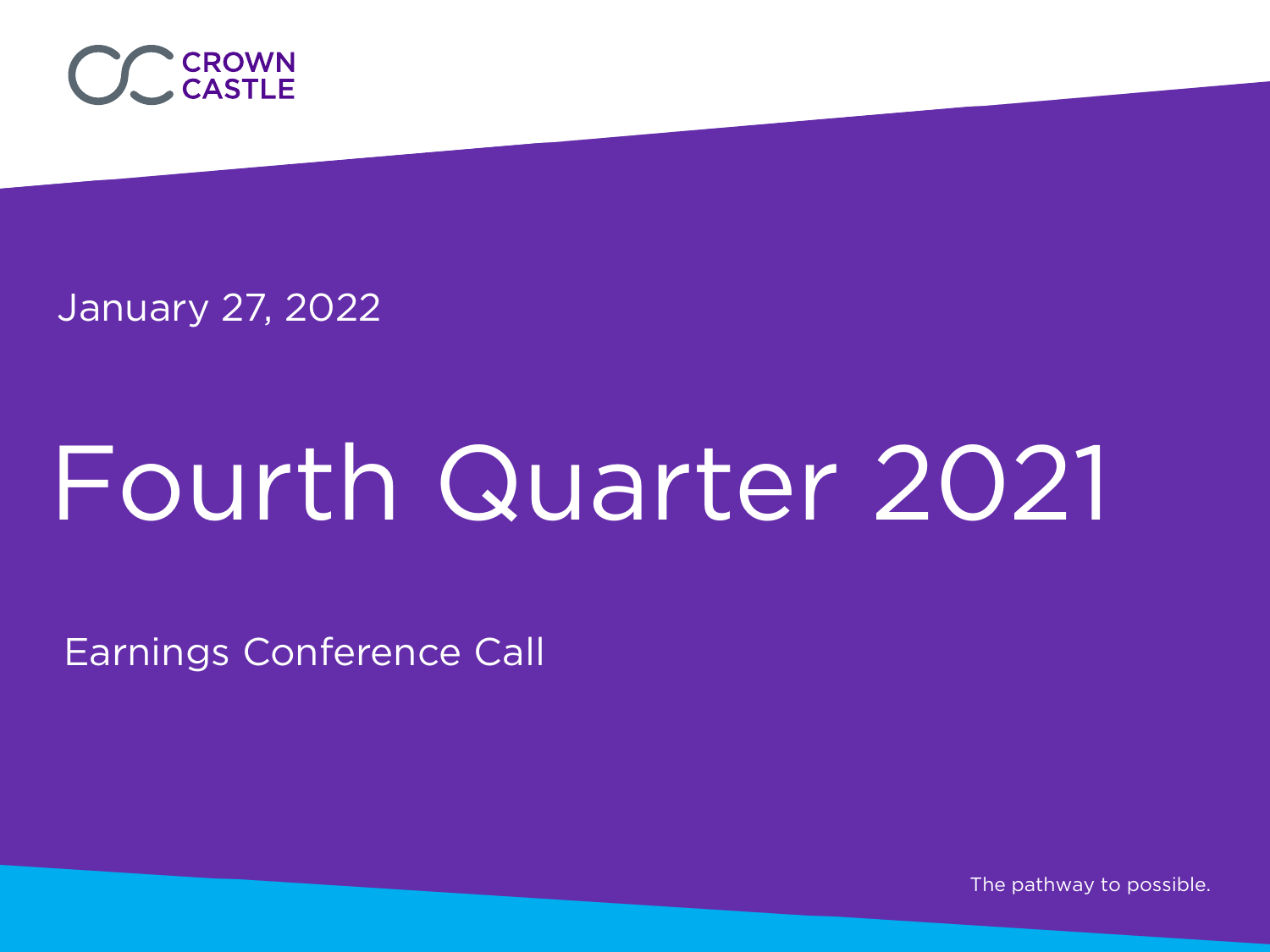### Cautionary Language

This presentation contains forward-looking statements and information ("Forward-Looking Statements") that are based on our management's current expectations. Statements that are not historical facts are hereby identified as forward-looking statements. In addition, words such as "estimate," "see," "anticipate," "project," "plan," "intend," "believe," "expect," "likely," "predicted," "positioned," "continue," "target," "focus," and any variations of these words and similar expressions are intended to identify Forward-Looking Statements. Such statements include our full year 2022 outlook and plans, projections, and estimates regarding (1) potential benefits, growth, returns, capabilities, opportunities and share which may be derived from our business, strategy, risk profile, assets and customer solutions, investments, acquisitions and dividends, (2) our business, strategy, strategic position, business model and capabilities and the strength thereof, (3) 5G deployment in the United States and our customers' strategy and plans with respect thereto and demand for our assets and solutions created by such deployment and our customers' strategy and plans, (4) our long- and short-term prospects and the trends, events and industry activities impacting our business, (5) opportunities we see to deliver value to our shareholders, (6) our dividends (including timing of payment thereof), dividend targets, dividend payout ratio, and our long- and short-term dividend (including on a per share basis) growth rate, and its driving factors, (7) debt maturities, (8) cash flows, including growth thereof, (9) leasing environment (including with respect to tower application volumes) and the leasing activity we see in our business, and benefits and opportunities created thereby, (10) tenant non-renewals, including the impact and timing thereof, (11) capital expenditures, including sustaining and discretionary capital expenditures, the timing and funding thereof and any benefits that may result therefrom, (12) revenues and growth thereof (including with respect to our Towers business) and benefits derived therefrom, (13) the recurrence and impact of Nontypical Items and other nontypical items, (14) Income (loss) from continuing operations (including on a per share basis and as adjusted for Nontypical Items), (15) Adjusted EBITDA (including as adjusted for Nontypical Items), including components thereof and growth thereof, (16) costs and expenses, including interest expense and amortization of deferred financing costs, (17) FFO (including on a per share basis) and growth thereof, (18) AFFO (including on a per share basis and as adjusted for Nontypical Items) and its components and growth thereof and corresponding driving factors, (19) Organic Contribution to Site Rental Revenues and its components, including growth thereof and contributions therefrom, (20) our weighted-average common shares outstanding (including on a diluted basis) and growth thereof, (21) site rental revenues, and the growth thereof, (22) annual small cell deployment and the impacts therefrom, including any increase in run-rate, and its driving factors, (23) Fiber business growth, (24) prepaid rent, including the additions and the amortization and growth thereof, (25) the strength of the U.S. market for communications infrastructure ownership, (26) impact from T-Mobile and Sprint network consolidation, (27) strength of our balance sheet and our investment grade status, (28) the utility of certain financial the utility of certain financial measures, including non-GAAP financial measures and (29) our carbon neutral goal and plans and progress related thereto. All future dividends are subject to declaration by our board of directors.

Forward-Looking Statements are subject to certain risks, uncertainties and assumptions, including prevailing market conditions and other factors. Should one or more of these risks or uncertainties materialize, or should any underlying assumptions prove incorrect, actual results may vary materially from those expected. Such Forward-Looking Statements should be considered in light of all relevant risk factors included in our filings with the Securities and Exchange Commission. Crown Castle assumes no obligation to update publicly any Forward-Looking Statements, whether as a result of new information, future events or otherwise.

This presentation includes certain non-GAAP financial measures, including Adjusted EBITDA, AFFO (including on a per share basis) and Organic Contribution to Site Rental Revenues. Definitions and tables reconciling such non-GAAP financial measures are set forth in the Supplemental Information Package and the earnings release posted in the Investors section of Crown Castle's website at investor.crowncastle.com. As used in this presentation, the term "including" and any variations thereof, means "including without limitation."

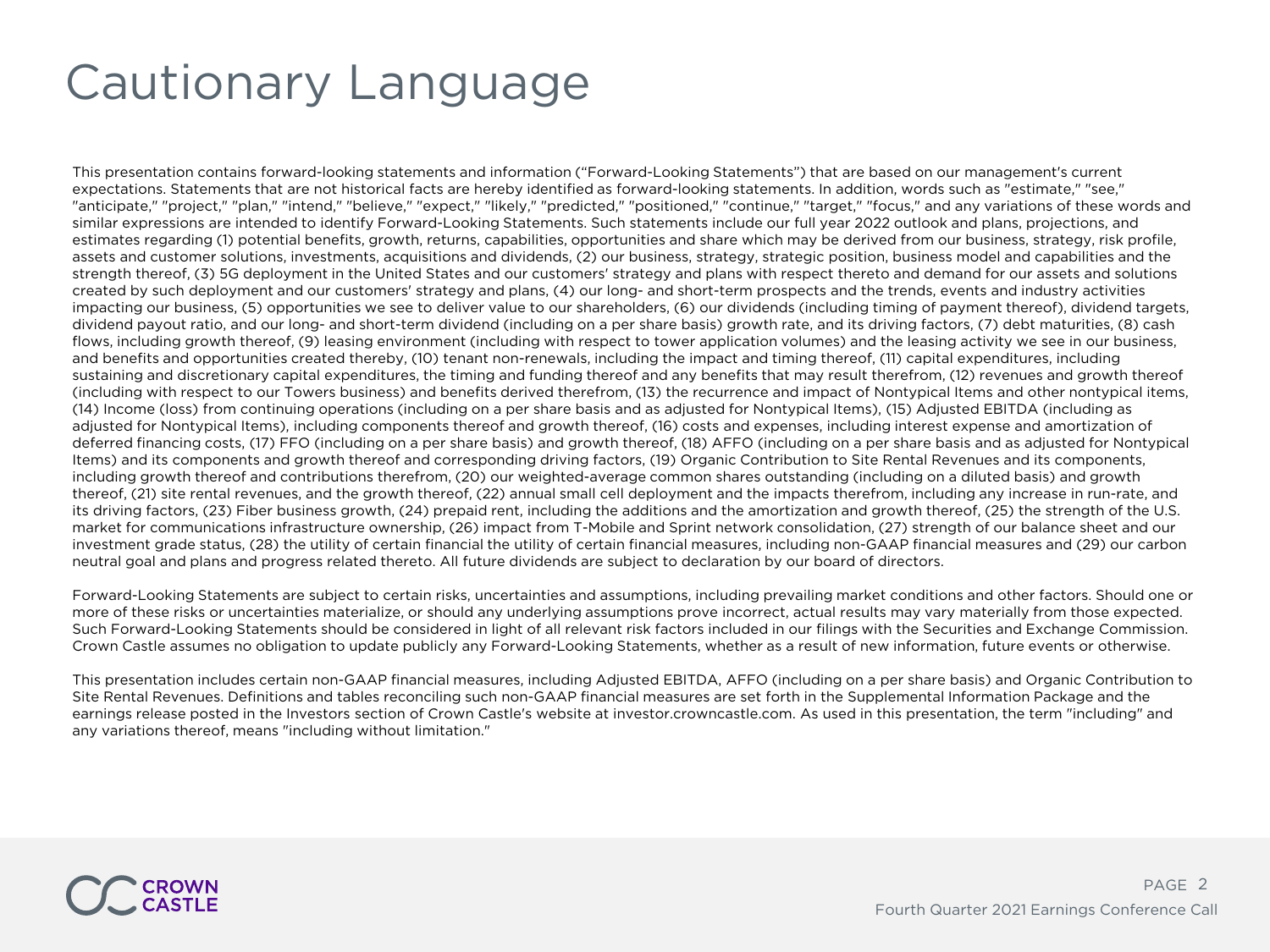## Key Highlights

- $\checkmark$  Delivered strong results in 2021 with 14% growth in AFFO per share and an 11% increase in our common stock dividend per share.
- $\checkmark$  Experienced record tower activity in 2021, driving industry-leading growth, which we anticipate continuing in 2022, with core tower leasing activity expected to be ~50% higher than our trailing 5-year average.
- $\checkmark$  Amid record tower activity, we booked over 50,000 new small cell nodes over the last twelve months, equaling almost 70% of the nodes we had booked in our company's history prior to 2021.
- $\checkmark$  Entered into a new 12-year agreement with T-Mobile that provides committed long-term tower revenue growth.
- $\checkmark$  Made significant progress toward our goal to be carbon neutral by 2025 for Scope 1 and 2 emissions.

Annualized Q4 Dividend Per Share<sup>(1)</sup>



1. Based on dividends paid during the fourth quarter of years 2014 through 2021 annualized.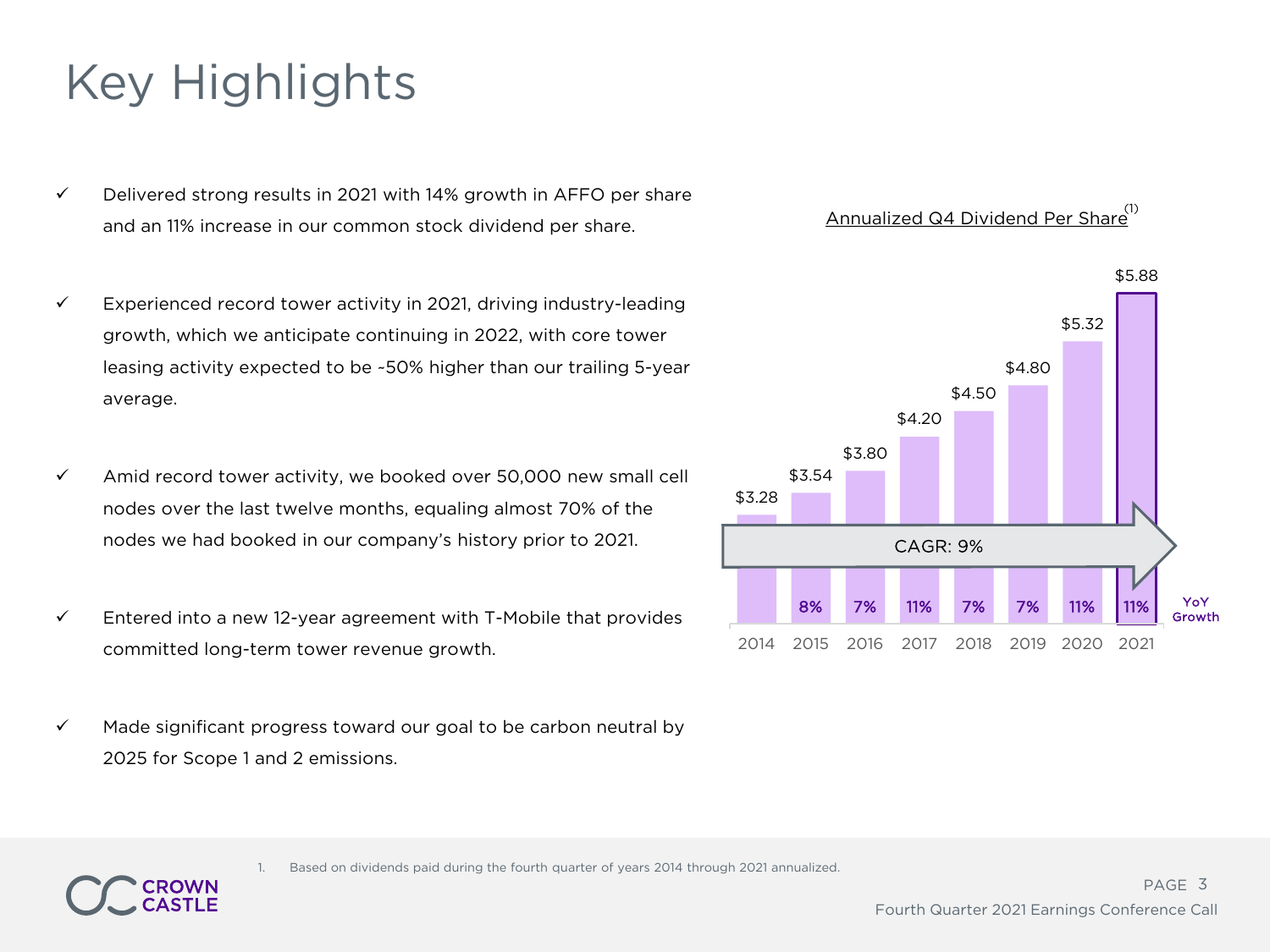#### Full Year 2021 Results  $($  \$ in millions<sup>(1)</sup>)



• Subset of 2021 outperformance tied to items in the fourth quarter 2021 not contemplated in the Previous 2021 Outlook, including (1) \$10 million from site rental revenues that are not expected to recur in 2022, (2) \$10 million from lower-than-expected operating expenses and (3) lower-than-expected sustaining capital expenditures.

- 
- Except per share amounts.
- 2. 2021 actuals compared to As Adjusted 2020 actuals, which exclude impact of Nontypical Items (as defined in the Earnings Release).
- 3. Midpoint of Outlook ranges as issued on October 20, 2021.
- 4. As Adjusted to exclude impact of Nontypical Items (as defined in the Earnings Release).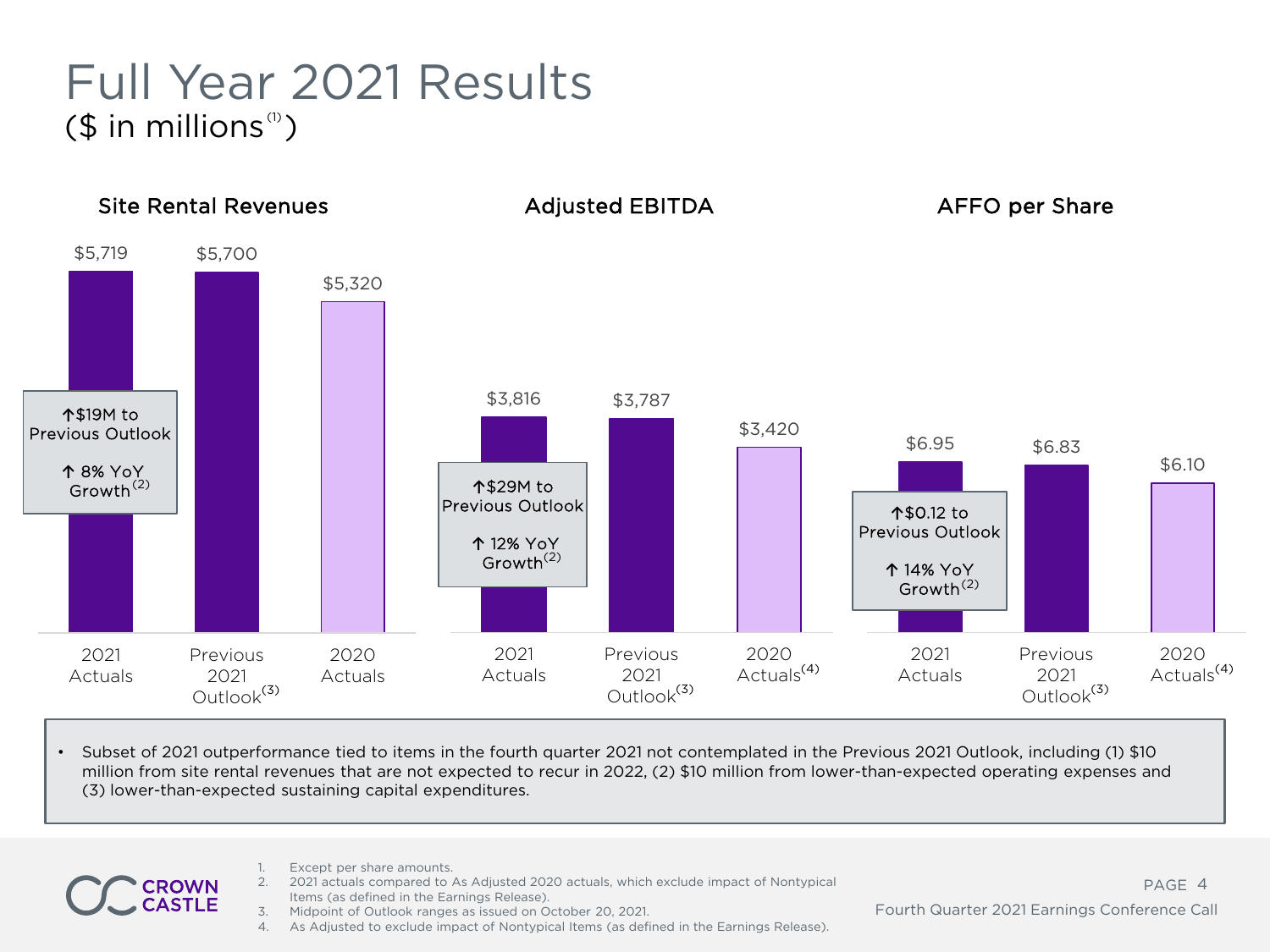#### Full Year 2022 Outlook (\$ in millions)



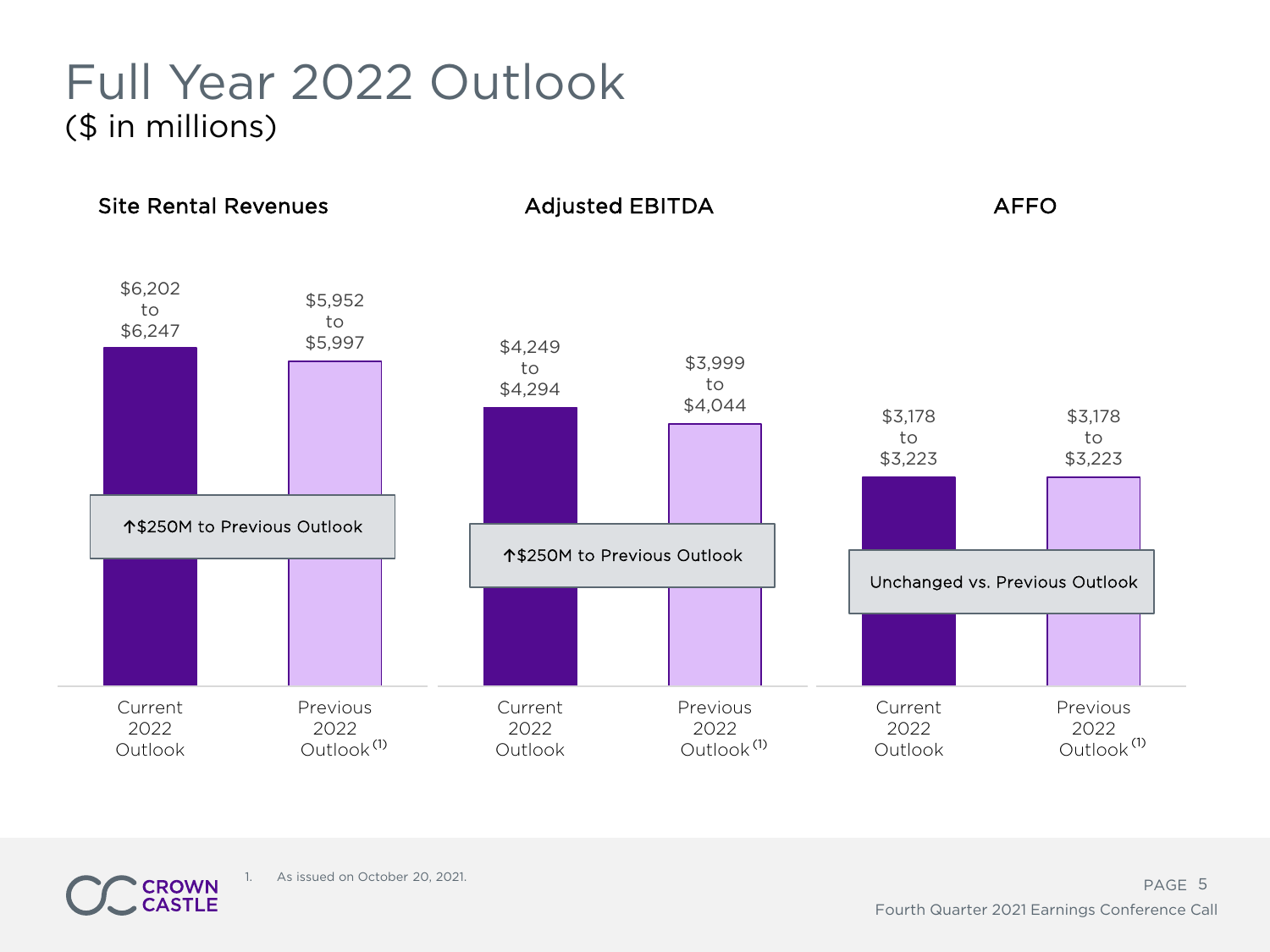#### 2022 Outlook for Site Rental Revenue Growth (\$ in millions)



Note: Components may not sum due to rounding

1. See Supplemental Information Package for calculations of new leasing activity and core leasing activity.

PAGE 6 Fourth Quarter 2021 Earnings Conference Call

2. As issued on October 20, 2021.